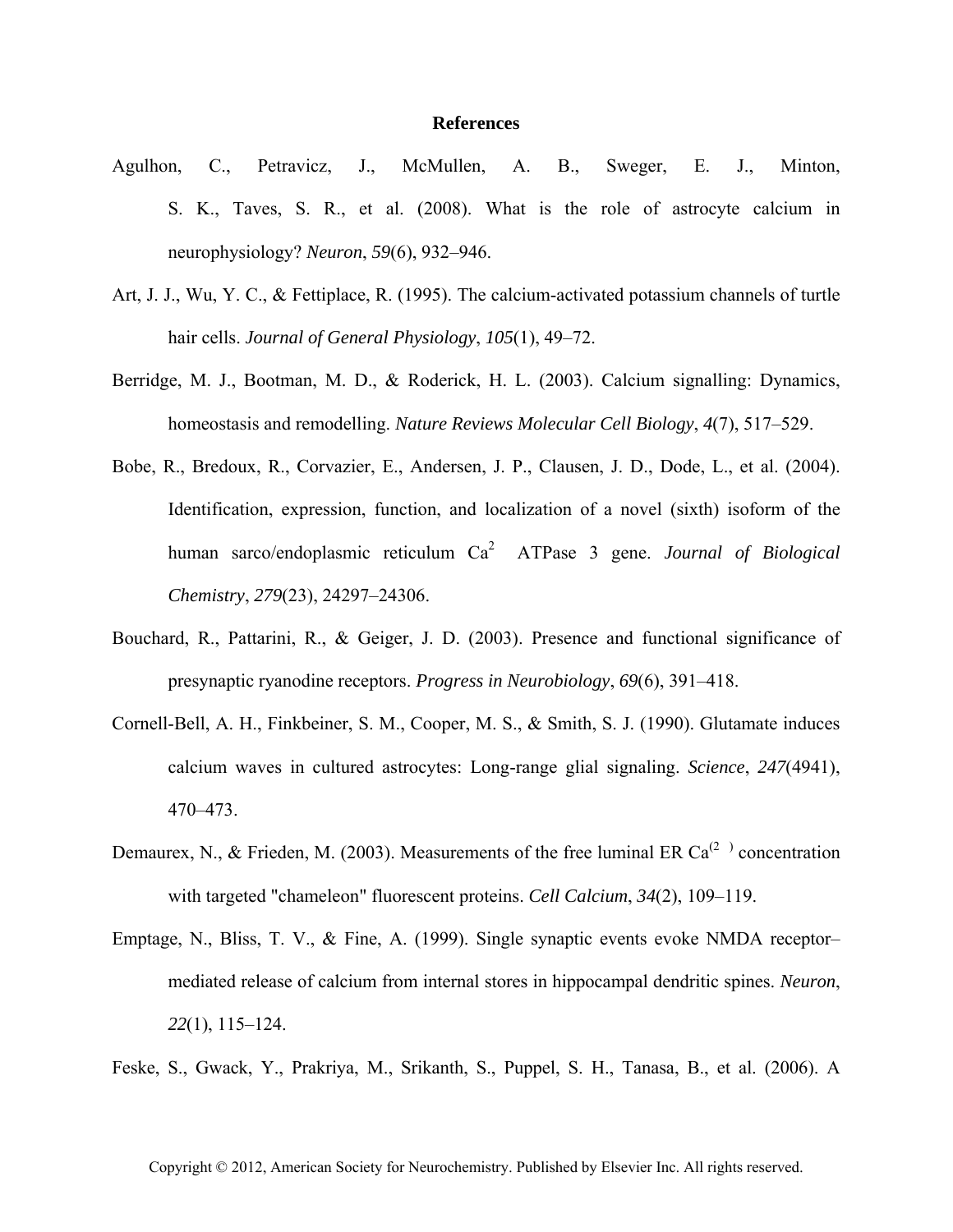mutation in Orai1 causes immune deficiency by abrogating CRAC channel function. *Nature*, *441*(7090), 179–185.

- Fiacco, T. A., & McCarthy, K. D. (2006). Astrocyte calcium elevations: Properties, propagation, and effects on brain signaling. *Glia*, *54*(7), 676–690.
- Filippin, L., Abad, M. C., Gastaldello, S., Magalhaes, P. J., Sandona, D., & Pozzan, T. (2005). Improved strategies for the delivery of GFP-based  $Ca<sup>2</sup>$  sensors into the mitochondrial matrix. *Cell Calcium*, *37*(2), 129–136.
- Giacomello, M., Drago, I., Bortolozzi, M., Scorzeto, M., Gianelle, A., Pizzo, P., et al. (2010).  $Ca<sup>2</sup>$  hot spots on the mitochondrial surface are generated by  $Ca<sup>2</sup>$  mobilization from stores, but not by activation of store-operated Ca<sup>2</sup> channels. *Molecular Cell*, 38(2), 280– 290.
- Golovina, V. A., & Blaustein, M. P. (1997). Spatially and functionally distinct  $Ca^2$  stores in sarcoplasmic and endoplasmic reticulum. *Science*, *275*(5306), 1643–1648.
- Gordon, G. R. J., Mulligan, S. J., & MacVicar, B. A. (2009). Astrocyte control of blood flow. In V. Parpura & P. G. Haydon (Eds.), *Astrocytes in (patho) physiology of the nervous system*. New York: Springer Science Business Media.
- Greka, A., Navarro, B., Oancea, E., Duggan, A., & Clapham, D. E. (2003). TRPC5 is a regulator of hippocampal neurite length and growth cone morphology. *Nature Neuroscience*, *6*(8), 837–845.
- Halassa, M. M., & Haydon, P. G. (2010). Integrated brain circuits: Astrocytic networks modulate neuronal activity and behavior. *Annual Review of Physiology*, *72*, 335–355.
- Huang, G. N., Zeng, W., Kim, J. Y., Yuan, J. P., Han, L., Muallem, S., et al. (2006). STIM1 carboxyl-terminus activates native SOC, I(crac) and TRPC1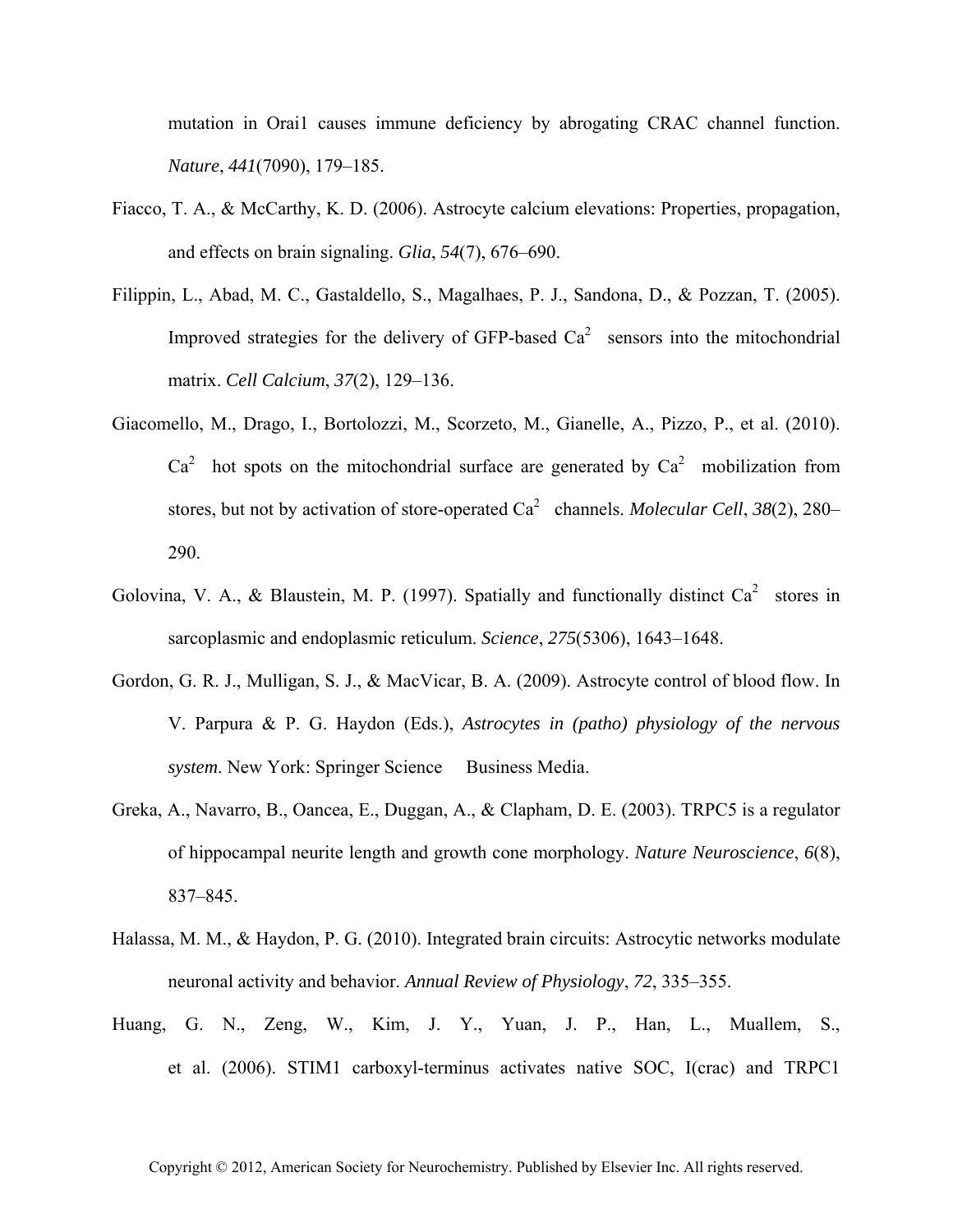channels. *Nature Cell Biology*, *8*(9), 1003–1010.

- Kawabata, S., Tsutsumi, R., Kohara, A., Yamaguchi, T., Nakanishi, S., & Okada, M. (1996). Control of calcium oscillations by phosphorylation of metabotropic glutamate receptors. *Nature*, *383*(6595), 89–92.
- Liou, J., Kim, M. L., Heo, W. D., Jones, J. T., Myers, J. W., Ferrell, J. E., Jr., et al. (2005). STIM is a  $Ca^2$  sensor essential for  $Ca^2$  -store-depletion–triggered Ca2 influx. *Current Biology*, *15*(13), 1235–1241.
- Lippincott-Schwartz, J., & Patterson, G. H. (2003). Development and use of fluorescent protein markers in living cells. *Science*, *300*(5616), 87–91.
- Llinas, R., Sugimori, M., & Silver, R. B. (1992). Microdomains of high calcium concentration in a presynaptic terminal. *Science*, *256*(5057), 677–679.
- Mank, M., & Griesbeck, O. (2008). Genetically encoded calcium indicators. *Chemical Reviews*, *108*(5), 1550–1564.
- Marban, E., Rink, T. J., Tsien, R. W., & Tsien, R. Y. (1980). Free calcium in heart muscle at rest and during contraction measured with Ca<sup>2</sup>-sensitive microelectrodes. *Nature*, *286*(5776), 845–850.
- Miyawaki, A., Llopis, J., Heim, R., McCaffery, J. M., Adams, J. A., Ikura, M., et al. (1997). Fluorescent indicators for  $Ca^2$  based on green fluorescent proteins and calmodulin. *Nature*, *388*(6645), 882–887.
- Mogami, H., Nakano, K., Tepikin, A. V., & Petersen, O. H. (1997).  $Ca^2$  flow via tunnels in polarized cells: Recharging of apical  $Ca^2$  stores by focal  $Ca^2$  entry through basal membrane patch. *Cell*, *88*(1), 49–55.

Montero, M., Alvarez, J., Scheenen, W. J., Rizzuto, R., Meldolesi, J., & Pozzan, T. (1997). Ca<sup>2</sup>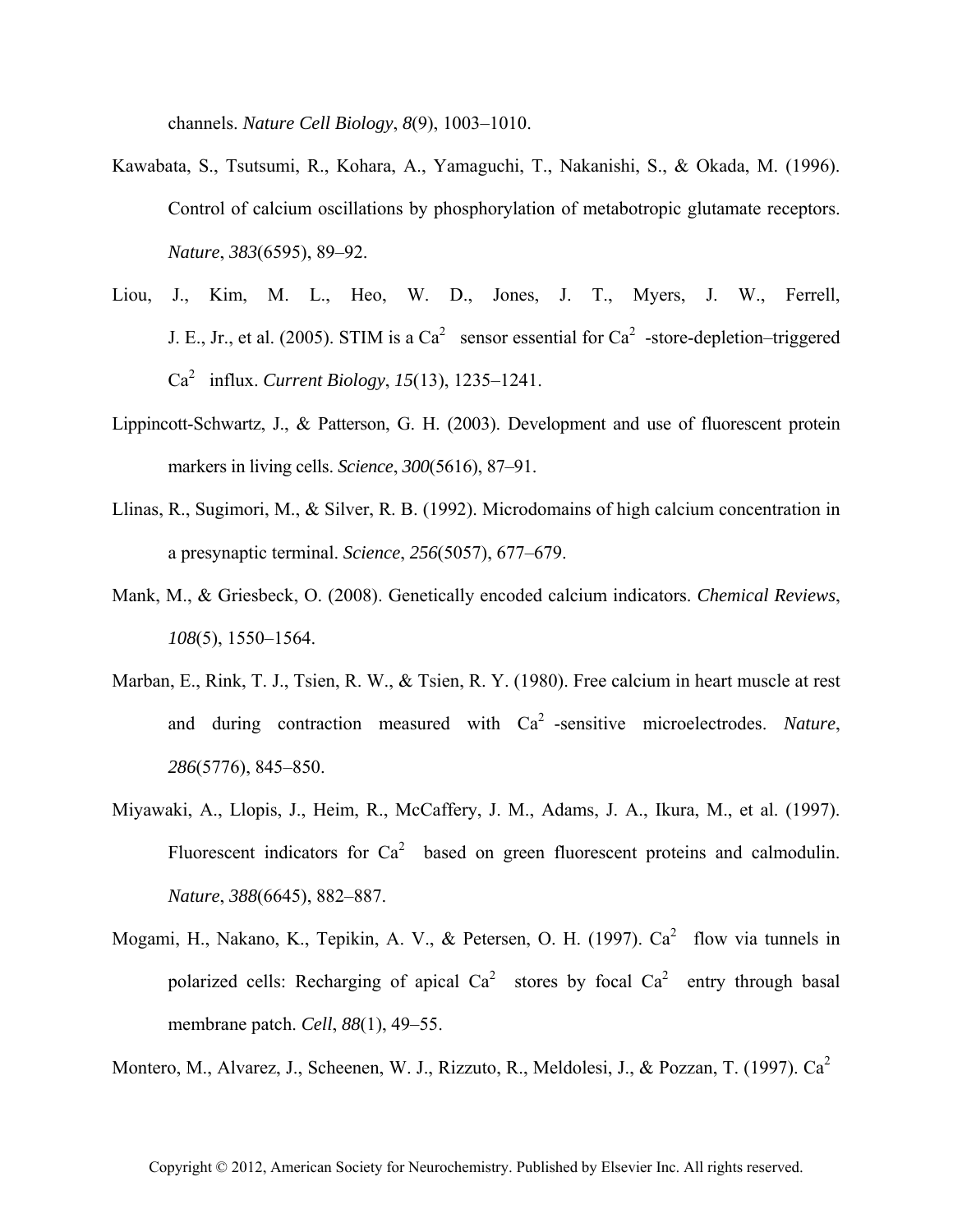homeostasis in the endoplasmic reticulum: Coexistence of high and low  $[Ca<sup>2</sup>]$ subcompartments in intact HeLa cells. *Journal of Cell Biology*, *139*(3), 601–611.

- Panatier, A., Theodosis, D. T., Mothet, J. P., Touquet, B., Pollegioni, L., Poulain, D. A., et al. (2006). Glia-derived D-serine controls NMDA receptor activity and synaptic memory. *Cell*, *125*(4), 775–784.
- Pascual, O., Casper, K. B., Kubera, C., Zhang, J., Revilla-Sanchez, R., Sul, J. Y., et al. (2005). Astrocytic purinergic signaling coordinates synaptic networks. *Science*, *310*(5745), 113– 116.
- Permyakov, E. A., & Kretsinger, R. H. (2011). *Calcium binding proteins*. Hoboken, NJ: John Wiley.
- Petzold, G. C., Albeanu, D. F., Sato, T. F., & Murthy, V. N. (2008). Coupling of neural activity to blood flow in olfactory glomeruli is mediated by astrocytic pathways. *Neuron*, *58*(6), 897–910.
- Pozzo-Miller, L. D., Pivovarova, N. B., Connor, J. A., Reese, T. S., & Andrews, S. B. (1999). Correlated measurements of free and total intracellular calcium concentration in central nervous system neurons. *Microscopy Research and Technique*, *46*(6), 370–379.
- Ridgway, E. B., & Ashley, C. C. (1967). Calcium transients in single muscle fibers. *Biochemical and Biophysical Research Communications*, *29*(2), 229–234.
- Ringer, S. (1883). A further contribution regarding the influence of the different constituents of the blood on the contraction of the heart. *Journal of Physiology*, *4*(1), 29–42.
- Rizzuto, R., Duchen, M. R., & Pozzan, T. (2004). Flirting in little space: The ER*/*mitochondria Ca2 liaison. *Science STKE*, *2004*(215), re1.

Rizzuto, R., & Pozzan, T. (2006). Microdomains of intracellular  $Ca^2$ : Molecular determinants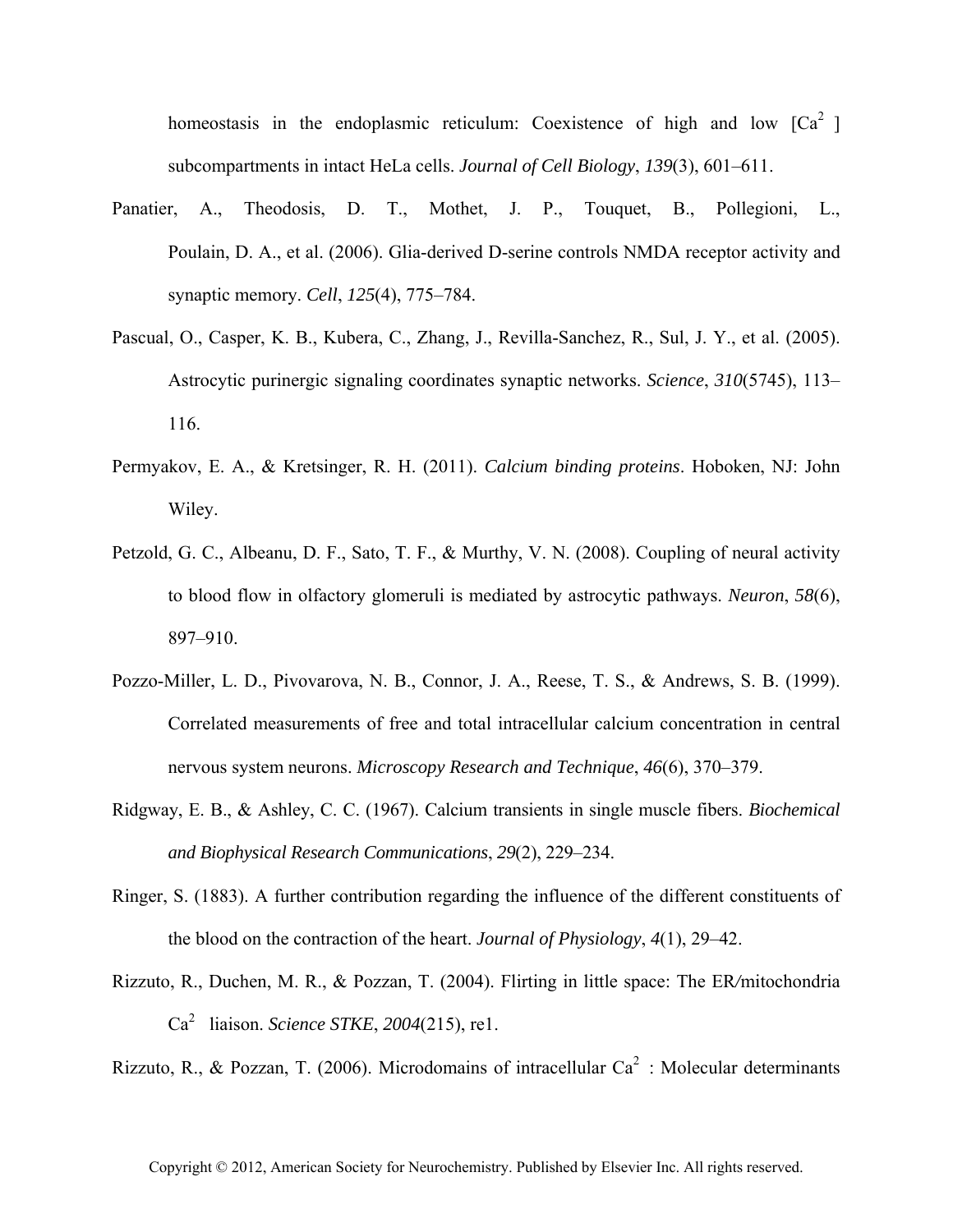and functional consequences. *Physiological Reviews*, *86*(1), 369–408.

Rogers, M., & Dani, J. A. (1995). Comparison of quantitative calcium flux through NMDA, ATP, and ACh receptor channels. *Biophysical Journal*, *68*(2), 501–506.

Rushton, W. A. H. (1962). *Visual Pigments in Man*. Springfield, IL: Charles C. Thomas.

- Schummers, J., Yu, H., & Sur, M. (2008). Tuned responses of astrocytes and their influence on hemodynamic signals in the visual cortex. *Science*, *320*(5883), 1638–1643.
- Shigetomi, E., Kracun, S., Sofroniew, M. V., & Khakh, B. S. (2010). A genetically targeted optical sensor to monitor calcium signals in astrocyte processes. *Nature Neuroscience*, *13*(6), 759–766.
- Solovyova, N., & Verkhratsky, A. (2002). Monitoring of free calcium in the neuronal endoplasmic reticulum: An overview of modern approaches. *Journal of Neuroscience Methods*, *122*(1), 1–12.
- Strehler, E. E., Filoteo, A. G., Penniston, J. T., & Caride, A. J. (2007). Plasma-membrane Ca<sup>2</sup> pumps: Structural diversity as the basis for functional versatility. *Biochemical Society Transactions*, *35*(Pt 5), 919–922.
- Takei, K., Stukenbrok, H., Metcalf, A., Mignery, G. A., Sudhof, T. C., Volpe, P., et al. (1992).  $Ca^2$  stores in Purkinje neurons: Endoplasmic reticulum subcompartments demonstrated by the heterogeneous distribution of the InsP3 receptor, Ca2-ATPase, and calsequestrin. *Journal of Neuroscience*, *12*(2), 489–505.
- Tsien, R. Y. (1980). New calcium indicators and buffers with high selectivity against magnesium and protons: Design, synthesis, and properties of prototype structures. *Biochemistry*, *19*(11), 2396–2404.

Villa, A., Podini, P., Clegg, D. O., Pozzan, T., & Meldolesi, J. (1991). Intracellular Ca<sup>2</sup> stores